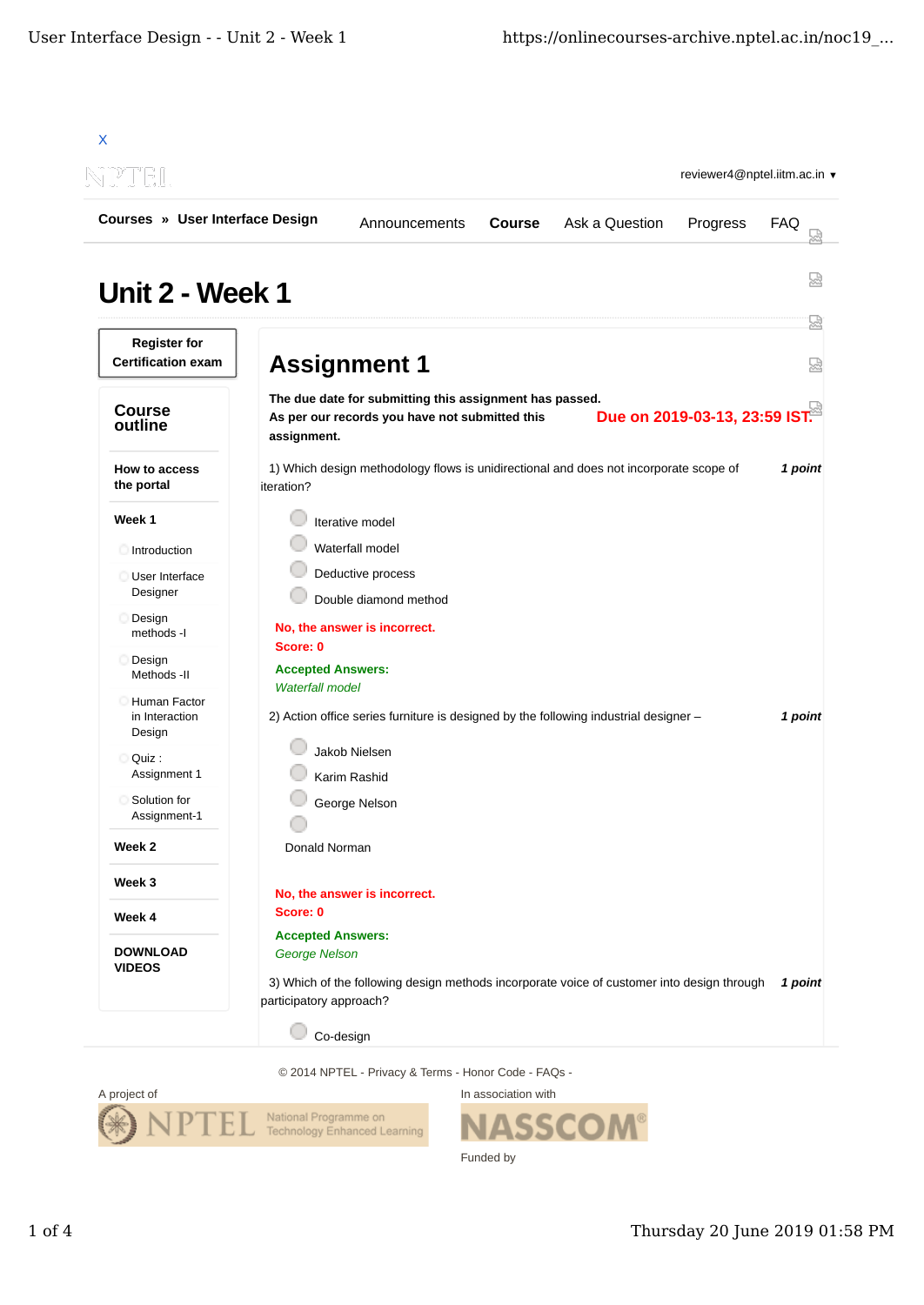| Government of India<br>Ministry of Human Resource De | No, the answer is incorrect.<br>Score: 0                                                                                                             |         |
|------------------------------------------------------|------------------------------------------------------------------------------------------------------------------------------------------------------|---------|
|                                                      | <b>Accepted Answers:</b><br>All of the above                                                                                                         |         |
|                                                      | 4) What is correct the sequence of various stages of 'Double Diamond Method', proposed by 1 point                                                    |         |
|                                                      | <b>British Design Council?</b>                                                                                                                       | 덣       |
|                                                      | Define> Discover> Develop > Deliver                                                                                                                  |         |
|                                                      | Discover> Define > Develop > Deliver                                                                                                                 | 덣       |
|                                                      | Discover> Develop > Define > Deliver                                                                                                                 | 図       |
|                                                      | Define> Discover> Define > Deliver                                                                                                                   | 囹       |
|                                                      | No, the answer is incorrect.<br>Score: 0                                                                                                             | 圀       |
|                                                      | <b>Accepted Answers:</b>                                                                                                                             |         |
|                                                      | Discover> Define > Develop > Deliver<br>5) DMAIC and DMADV are two methodologies based on 60 concept and Plan-Do-Study-Act 1 point                   |         |
|                                                      | concept. Which of the following statement is true?                                                                                                   |         |
|                                                      | DMAIC is used for creating new product or process designs and DMADV is used for<br>improving an existing business process                            |         |
|                                                      | DMADV is used for creating new product or process designs and DMAIC is used for<br>improving an existing business process                            |         |
|                                                      | DMADV and DMAIC both can be used for creating new product or process designs as well<br>as for improving an existing business process                |         |
|                                                      | DMADV and DMAIC are processes for creating new products or process based designs.                                                                    |         |
|                                                      | No, the answer is incorrect.<br>Score: 0                                                                                                             |         |
|                                                      | <b>Accepted Answers:</b><br>DMADV is used for creating new product or process designs and DMAIC is used for improving an existir<br>business process |         |
|                                                      | 6) Full form of PDCA, a process for statistical product quality administration, is-                                                                  | 1 point |
|                                                      | Product-Development-Creation-Administration                                                                                                          |         |
|                                                      | Plan-Do-Check-Adjust                                                                                                                                 |         |
|                                                      | Plan-Define-Create-Analyze                                                                                                                           |         |
|                                                      | Plan-Design-Check-Adjust                                                                                                                             |         |
|                                                      | No, the answer is incorrect.<br>Score: 0                                                                                                             |         |
|                                                      | <b>Accepted Answers:</b><br>Plan-Do-Check-Adjust                                                                                                     |         |
|                                                      | 7) The terminology for user's perceived image of a product, based on previous experience is $-1$ point                                               |         |
|                                                      | Mind Map                                                                                                                                             |         |
|                                                      | <b>Mental Model</b>                                                                                                                                  |         |
|                                                      | Mental Map                                                                                                                                           |         |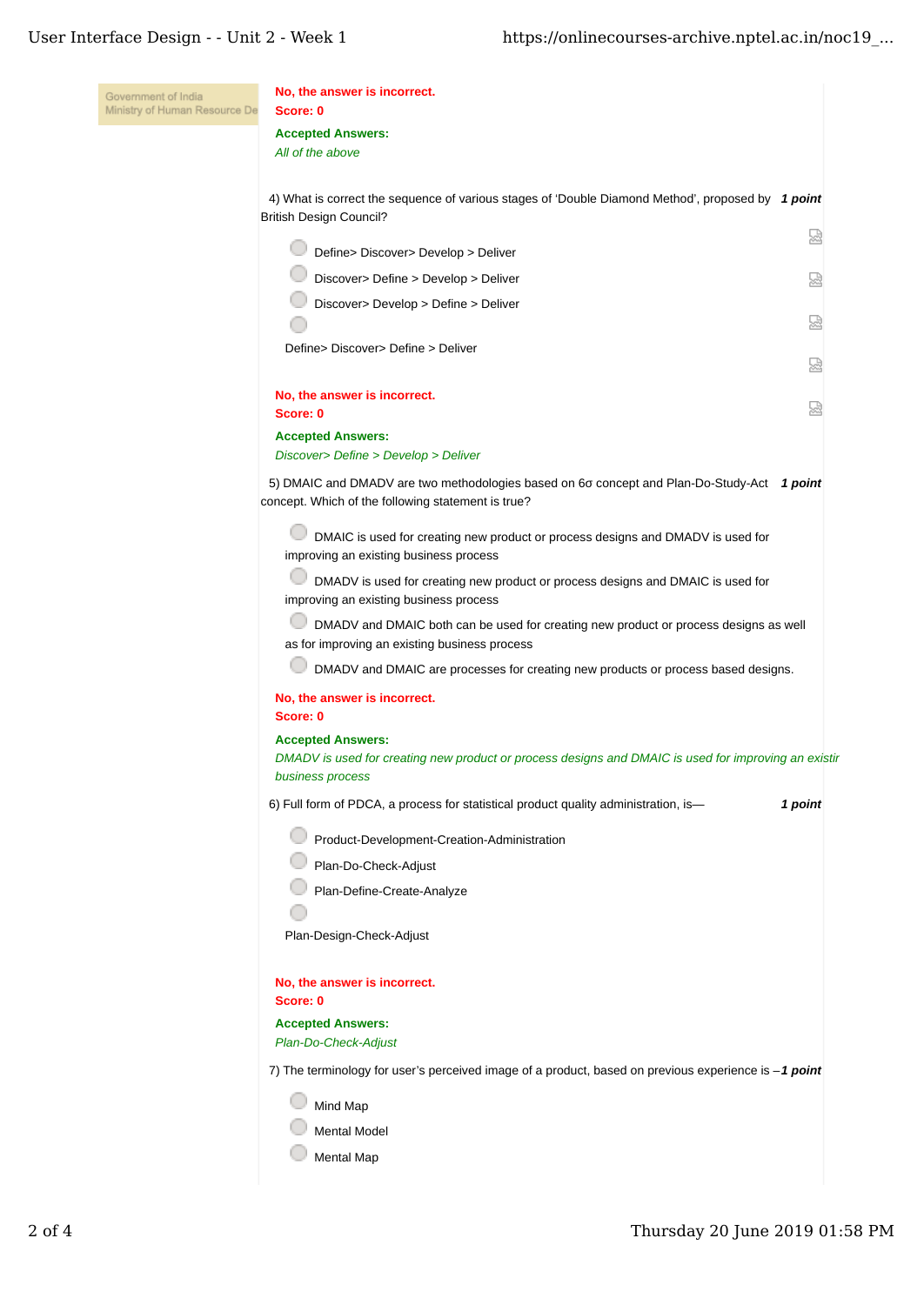| Mind Model                                                                                                                                                                   |         |
|------------------------------------------------------------------------------------------------------------------------------------------------------------------------------|---------|
| No, the answer is incorrect.<br>Score: 0                                                                                                                                     |         |
| <b>Accepted Answers:</b><br><b>Mental Model</b>                                                                                                                              |         |
| 8) What do you understand by potential target audience?                                                                                                                      | 1 point |
| They are the early users of a product, who contributes most to achieve the 'break-even'                                                                                      |         |
| They are the user group who help during the user-testing process of a product design to<br>assess the potentiality of the product before market launch                       |         |
| These are the target audience group for whom the Beta version of the product is launched                                                                                     |         |
| They are not the current user of a product, but can be included within the target segment by<br>product diversification or addition of features.                             |         |
| No, the answer is incorrect.<br>Score: 0                                                                                                                                     |         |
| <b>Accepted Answers:</b><br>They are not the current user of a product, but can be included within the target segment by product<br>diversification or addition of features. |         |
| 9) According to the 'Product-Life Cycle' the sequence of users of a product is as follows—                                                                                   | 1 point |
| Innovators- early adopters- early majority-late majority-laggards                                                                                                            |         |
| Innovators- - laggards - early adopters- early majority- late majority                                                                                                       |         |
| early adopters- early majority- innovators- late majority- laggards                                                                                                          |         |
| Innovators- early majority- early adopters- late majority- laggards                                                                                                          |         |
| No, the answer is incorrect.<br>Score: 0                                                                                                                                     |         |
| <b>Accepted Answers:</b>                                                                                                                                                     |         |
| Innovators- early adopters- early majority-late majority-laggards                                                                                                            |         |
| 10) Model of customer satisfaction is proposed by-                                                                                                                           | 1 point |
| Yoji Akao                                                                                                                                                                    |         |
| Yayoi Kusama                                                                                                                                                                 |         |
| Noriaki Kano                                                                                                                                                                 |         |
| Katsushika Hokusai                                                                                                                                                           |         |
| No, the answer is incorrect.<br>Score: 0                                                                                                                                     |         |
| <b>Accepted Answers:</b><br>Noriaki Kano                                                                                                                                     |         |
| <b>Previous Page</b>                                                                                                                                                         | End     |